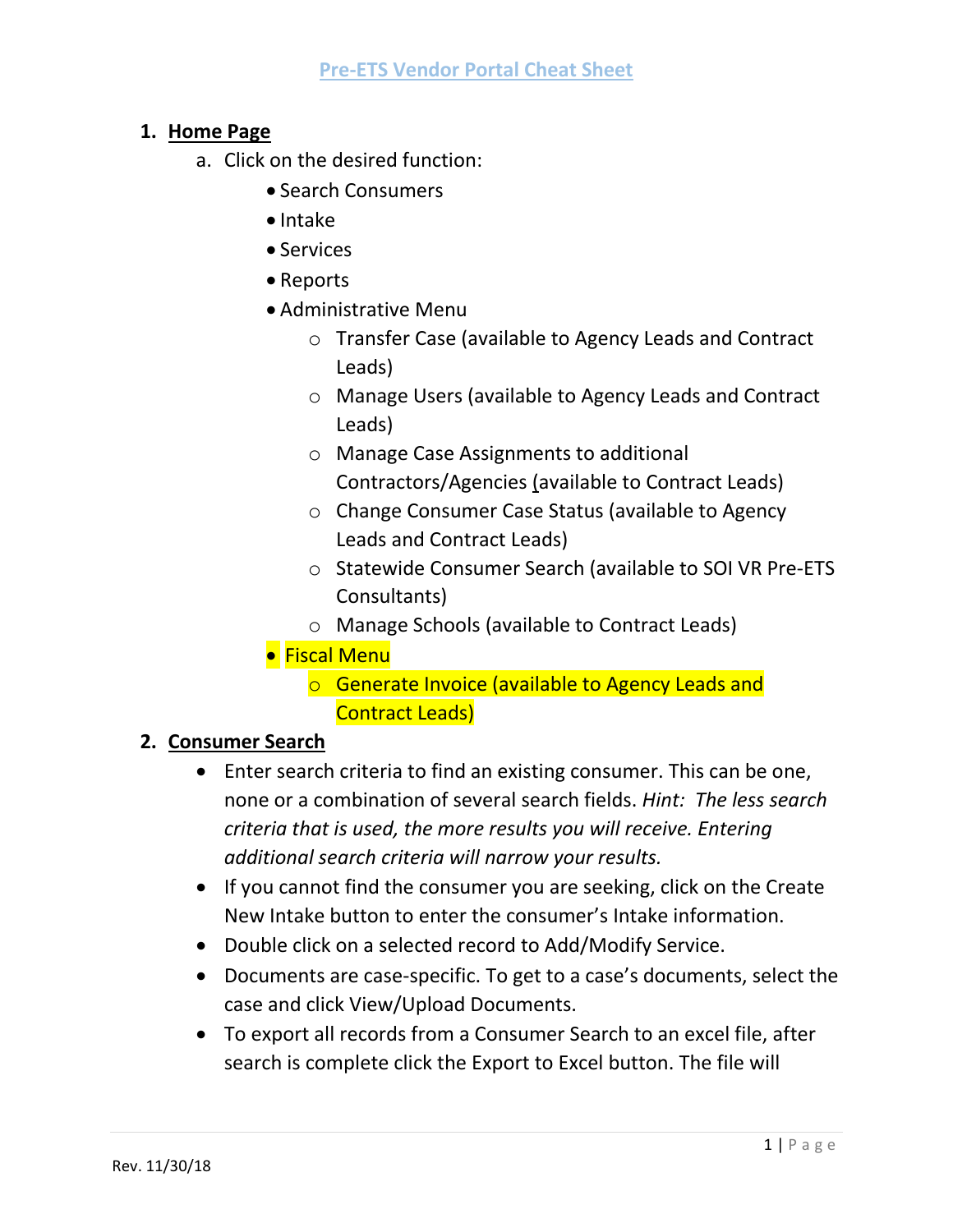appear for viewing and/or to save in lower left corner. Click to open and save if desired.

 For Contract Leads, if multiple agencies within a contract are assigned to a 'shared consumer', consumers will be listed more than once, with the secondary assignments shown in parantheses next to the Assigned Consultant name.

## **3. Intake**

- Enter all required fields and click Save.
	- If errors occur, they will be displayed on the screen. Correct the errors in order to Save the Intake record.
	- You will be unable to enter Services until you successfully save the consumer's Intake record.

## **4. Services**

- $\bullet$  Services Search
	- Enter search criteria to find an existing service session. This can be one, none or a combination of several search fields. *Hint: The less search criteria that is used, the more results you will receive. Entering additional search criteria will narrow your results.*
	- If you cannot find the service session you are seeking, click on the Create New Service button to enter service session information.
		- o The same function can be used for Individual consumer service sessions or Group consumer service sessions.
		- o A service is reported with actual information *after* it has been provided (planned services with future service dates are not allowed).
		- o Only one contractor/agency can be represented per service session report.
		- o Add all of the Services provided in the Session and all of the Consumer(s) that attended, and click Save.
- Add Services -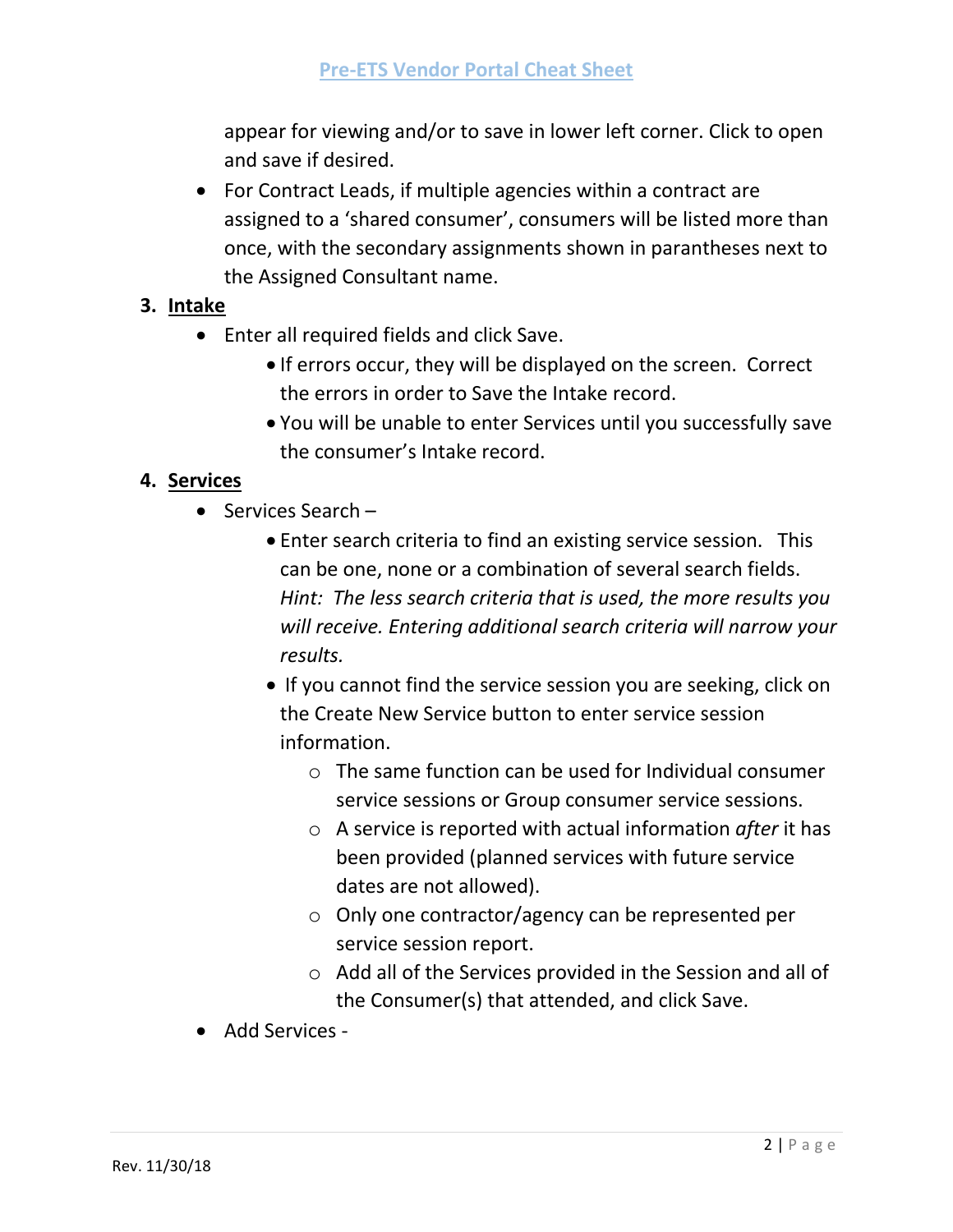- Click on the Add Services button. Select all of the service categories that were provided during the session by checking the appropriate checkboxes.
- Click OK.
- Enter the time spent in minutes and a description of the activities per service category. Optionally, the start and end time for the (entire) session can also be entered.
- For group sessions, it is not necessary to enter a separate activity note for each consumer. Enter the activity once, and in the single activity note enter the 'generic' info once that applies to all consumers, and afterwards in the same note list the individual consumers' information.
- Add Consumer
	- Click on the Add Consumer button.
	- Search for the consumers and select all that attended the session by checking the appropriate checkboxes.
	- Click OK.
	- Note: Consumers cannot be selected for their first service entry unless both of the pre-requisite documentation types have been uploaded: Disability Documentation and Intake Rubric (Pre-Test).

### **5. Documents**

- The documents grid will display documents already uploaded for the consumer selected from Consumer Search.
- Select desired document and click either:
	- Modify (to Modify Document Type, Document Name or Comment) –or-
	- Delete (to remove the document) –or-
	- View to download/open the document.
	- For 'shared consumers', primary and secondary assigned agencies will only be able to Modify and Delete their own uploaded documents, although all of the shared consumer's documents will be available to View.
- To upload a new document, click the Upload New Documents button.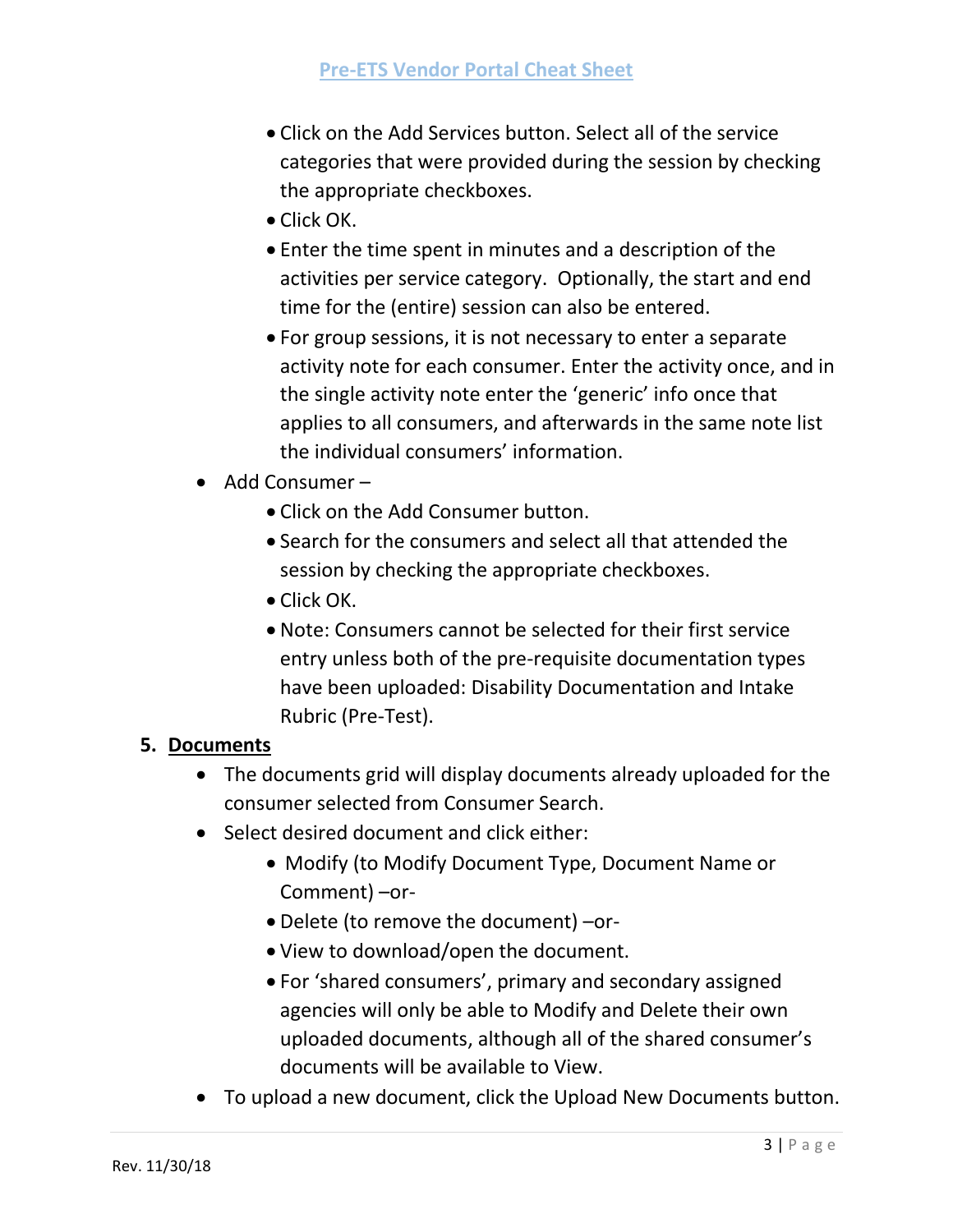- Select the Document Type.
- Enter a Document Name (this will be displayed in the grid and should be something useful to help you identify the document). For Example: for a Document Type of Disability Documentation, you might use IEP, 504 or Other Disability Documentation in this field.
- Enter a Comment if desired(this will be displayed in the grid and should be something useful to help you identify this particular document at a later time, particularly if there might be more than one of the same document type). For Example, for a Document Type of Disability Documentation, and a Document Name of Other Disability Documentation, you might use Dr. Smith Diagnostic Evaluation.
- Click Browse to navigate to the folder and document to upload.
	- o Select and double click on the document or select and click Open.
	- o Maximum size of 6MB will be enforced. If document is larger than 6MB an error will display and Upload button will be disabled.
- Click Upload.
	- o If Malware/virus is detected, the upload will fail with an appropriate message.

### **6. Administrative Menu**

- **Transfer Case** This function is used to transfer case(s) from one Pre-ETS consultant to another. This can be done across agencies within a contract group.
	- Agency Leads and Contract Leads have access to this function.
	- Search for the desired consumer case(s) using one or more of the available search criteria.
	- Select the desired case(s) by checking the appropriate checkboxes. One, several or all case(s) in the list can be selected.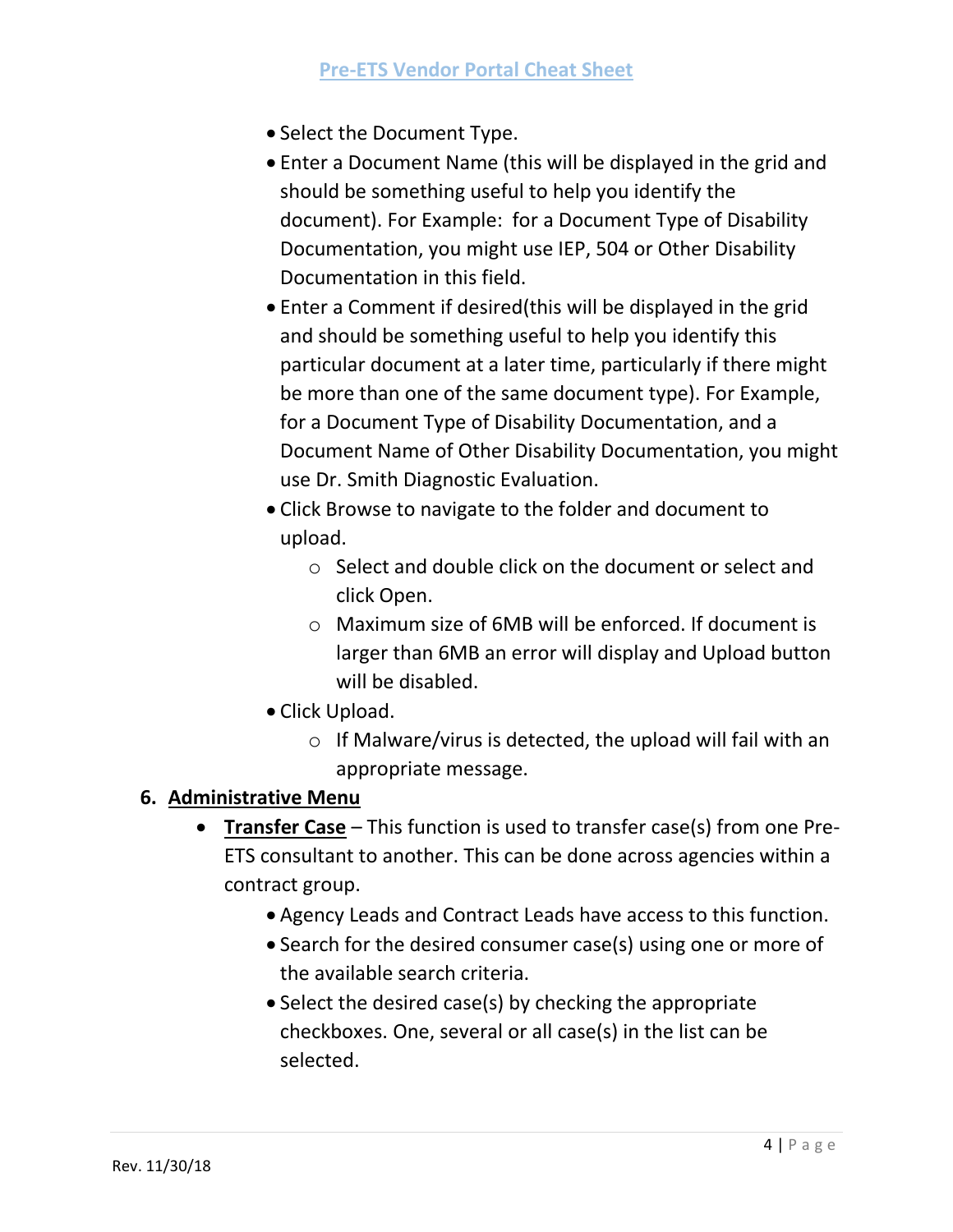- Select the desired 'Transfer to' Pre-ETS Consultant to whom the case(s) will be transferred.
- Click Transfer.
- Shared consumers within a contract will be listed more than once, with the secondary assignments shown in parantheses next to the Assigned Consultant name.
- **For**
- **Manage Users –** This function is used to add or inactivate system users or change their role.
	- Agency Leads and Contract Leads have access to this function.
	- The grid results will list the existing users. There are three functions available:
	- Inactivate User This allows users to inactivate an existing user.
		- $\circ$  Agency Leads can inactivate any user in their agency, except themselves. Contract Leads can inactivate any user in their contract, except themselves.
		- $\circ$  When inactivating a user with multiple roles due to multiple contracts or special access to another agency within a contract, the system will prompt to determine if all roles should be inactivated or just the selected contract/agency/role type.
		- $\circ$  Search for the desired user, using one or more of the available search criteria. Select the desired User to Inactivate. Click Inactivate.
	- Add New User this function is used to register a new user under your Contractor (and/or Agency).
		- $\circ$  Enter all required fields, and select the appropriate User Role. Click Save or Save and Close.
		- $\circ$  An email will be sent confirming the registration. New registrants for Contractors will receive a Microsoft Invitation email to complete their Azure registration. Registrants for SOI VR will not need to register in Azure and will not receive a Microsoft Invitation email.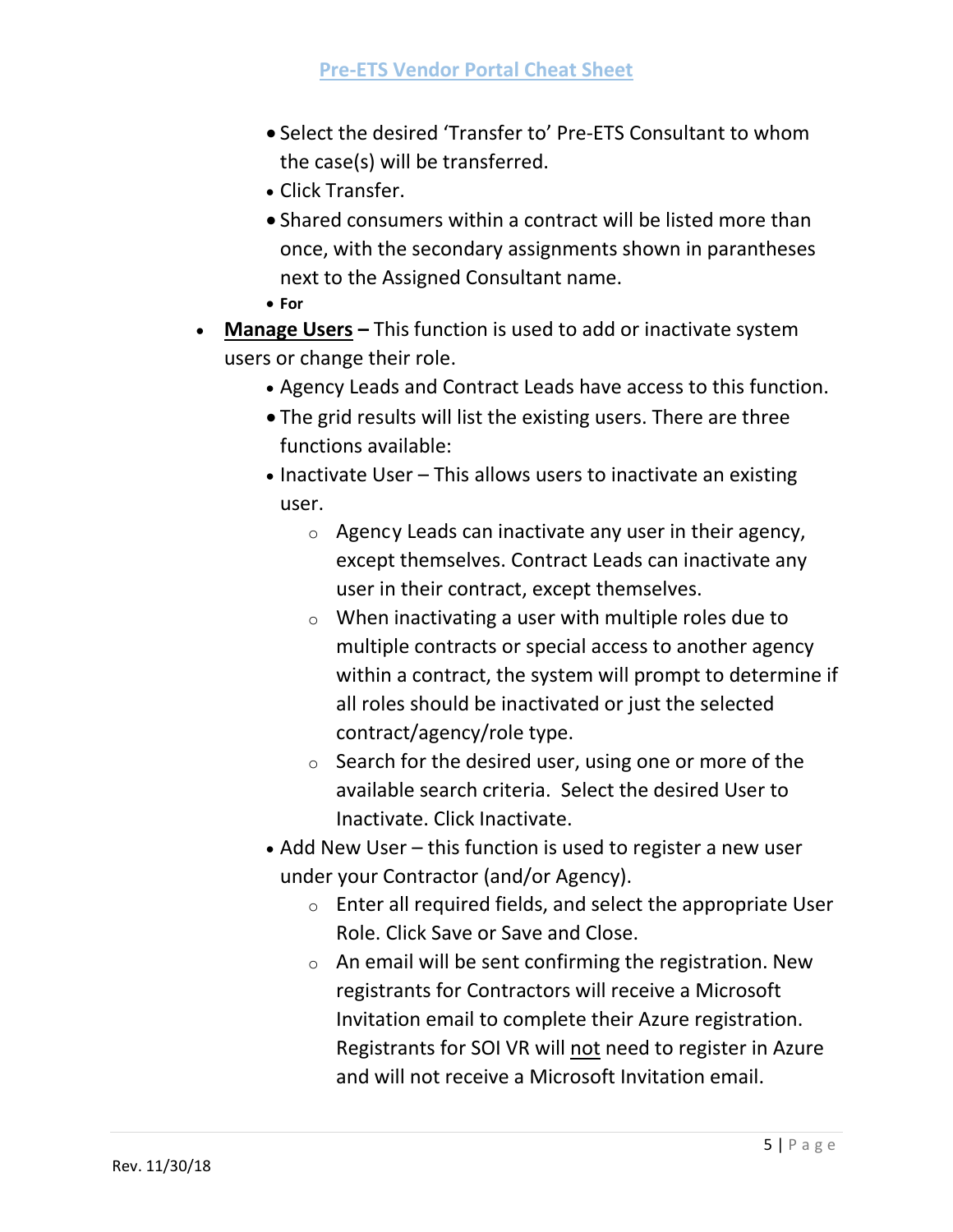- o *Note: If a new user needs to be registered under more than one Contractor, please email [Fssa.Pre-](mailto:Fssa.Pre-Ets@fssa.IN.gov)[Ets@fssa.IN.gov](mailto:Fssa.Pre-Ets@fssa.IN.gov) for assistance.*
- Change Role this function is used to change a user's role (to Contract Lead, Agency Lead, or Pre-ETS Consultant).
	- o Change the selection to the new desired user role, and click Save or Save and Close.
- **Change Consumer Case(s) Status**  This function is used to inactivate or reactivate a consumer's case.
	- Pre-ETS Consultants, Agency Leads and Contract Leads have access to this function, but only for cases to which they have access.
	- Inactivate Case:
		- $\circ$  This function is to be used to denote that Pre-Employment Transition Services have ended for the consumer. [This function should not be used if a consumer is only transferring to another provider due to moving, etc.)
		- $\circ$  Search for the desired consumer case(s), using one or more of the available search criteria.
		- $\circ$  Select the desired consumer case(s) by checking the checkbox in leftmost column.
		- $\circ$  Enter the required End Date (which denotes end of services date) and Inactivation Reason.
			- a. If All Other Reasons is selected for the Inactivation Reason, a Please Specify Other Inactivation Reasons field will be required. Enter Comment if desired.
		- $\circ$  More than one consumer case can be selected at a time. For example, at high school graduation time several consumer cases could be closed at the same time with the same End Date, and Inactivation Reason of Graduated from High School. The End Date, Inactivation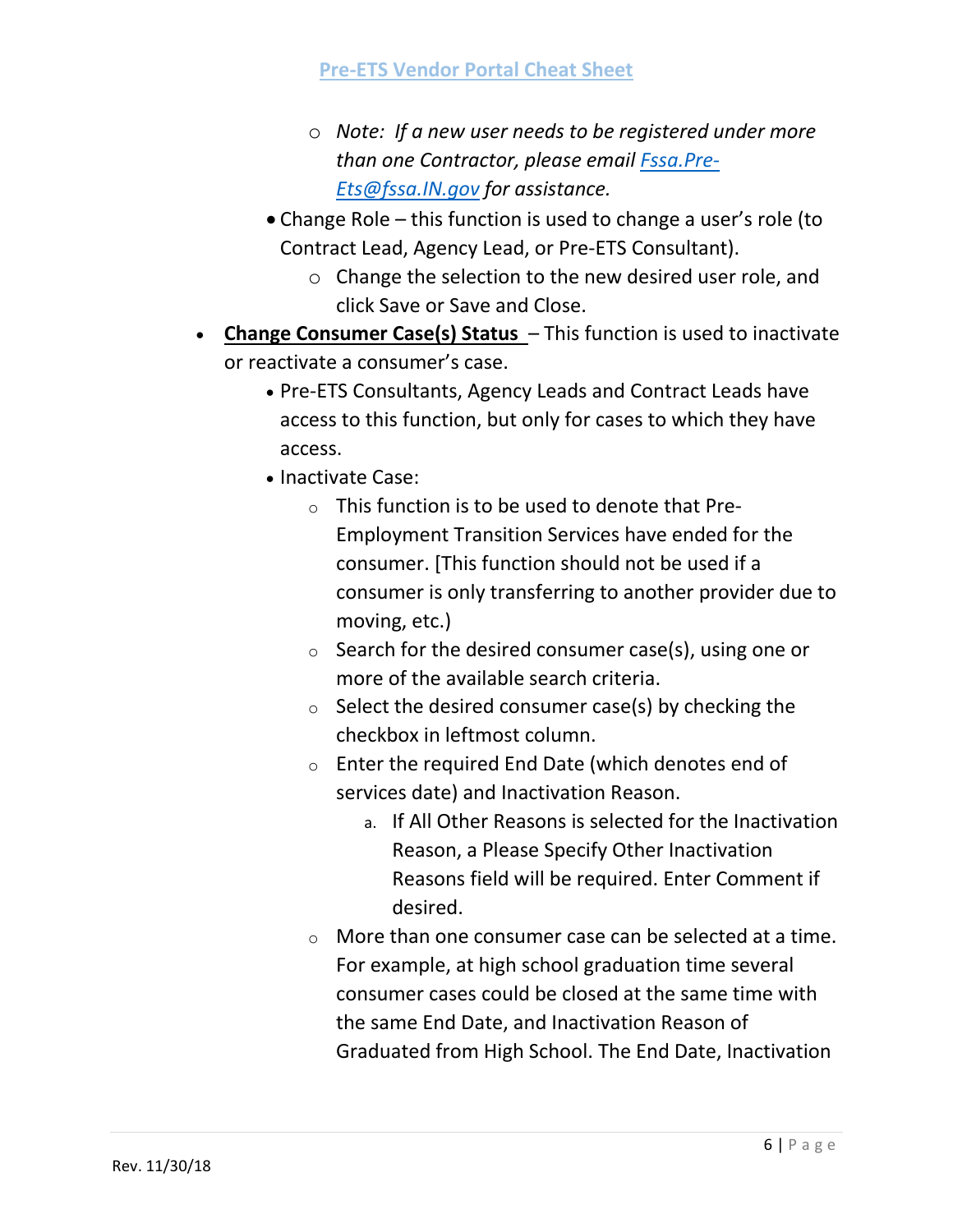### **Pre-ETS Vendor Portal Cheat Sheet**

Reason (and Comment if entered) would be the same for all selected consumer cases.

- a. Care should be taken when closing multiple cases at the same time. In the example above, some students although they receive a certificate of completion opt to stay in school for another year. Those students, if under 23, are still eligible for Pre-ETS if desired and their case would not be inactivated along with other high school graduates.
- Reactivate Case:
	- o When an inactive case is selected, Reactivation Comments and the Activate button will be enabled.
	- $\circ$  Comments are optional. Click the Activate button to Reactivate the case.
- **State-Wide Consumer Search**  This function is to be used by VR Staff only. It allows SOI VR Pre-ETS Consultants to 'look up' cases to see if they are already in the system/assigned to a Contractor.
- **Manage Schools**  This function is to be used to add a school, assign a school to your Contractor, or edit existing information on a school.
	- Contract Leads have access to this function, but only for their Contractor.
	- Grid results default to list the schools for the specified Contractor.
	- Four functions are available:
		- $\circ$  Add School this function allows the user to add a school which by default will be assigned to the user's Contractor.
			- a. If uncertain of the school code or exact name of the school, this screen includes a link to the State of Indiana DOE site. On that site (listed under Popular Pages), is a link for the School Directory which is an Excel list. There are two relevant worksheets that might contain the school you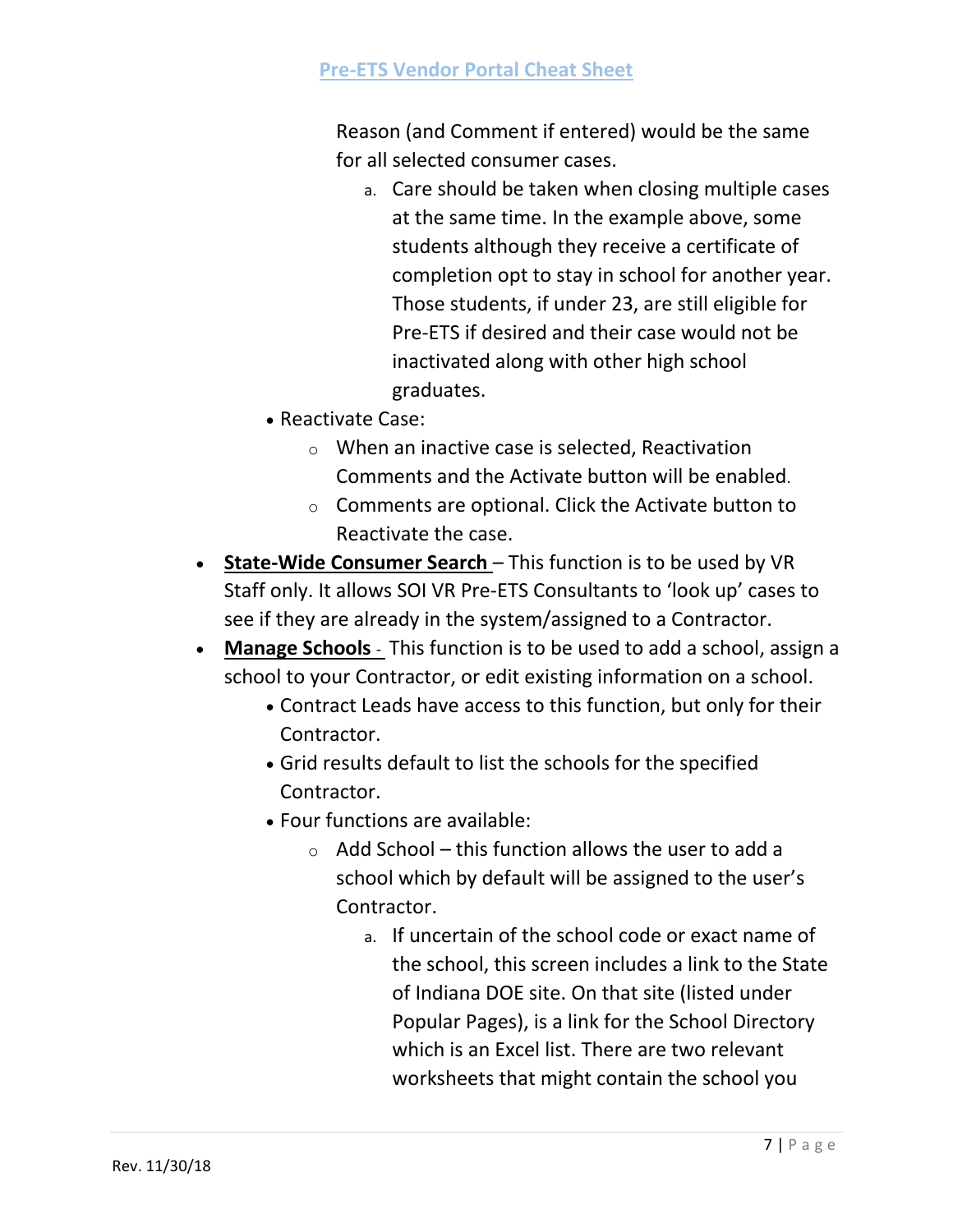wish to add: PUBLIC and NONPUBLIC. You can use Find to search for your school in the appropriate worksheet.

- b. Enter the correct school code, school name, and county per the DOE list. Using cut and paste (Ctl+C and Ctl+V) from the excel sheet to the screen for school code and school name fields will help to ensure that the fields are entered correctly.
- c. If you cannot find your school in the list, check the checkbox "School Code Not Available" and the system will assign a unique school code that is not already in use.
- $\circ$  Edit this function allows the user to change an entry (for example, correct the school name spelling).
- $\circ$  Assign this function allows the user to simply assign a school that already exists in Pre-ETS to their Contractor. *Please use care that you only assign schools that are in counties served by your contractor at which your Contractor will serve Pre-ETS consumers.*
- $\circ$  Export to Excel this function will export the grid results to an excel worksheet. Note: This will include all grid results, so you may wish to filter or modify the worksheet to include only your Contractor's schools.
- **7. Reports** This menu will list the available reports.
	- **Demographic Report** This report is used to provide info that is sometimes needed to prepare counts/statistical reporting by agency/contract. This report can be exported to excel if desired and is available to Contract Leads and Agency Leads. Caution should be used with exported data, as it does contain PII and PHI.
		- When run by Contract Leads at the contract level, if there are 'shared consumers' within a contract, the consumer will be listed multiple times.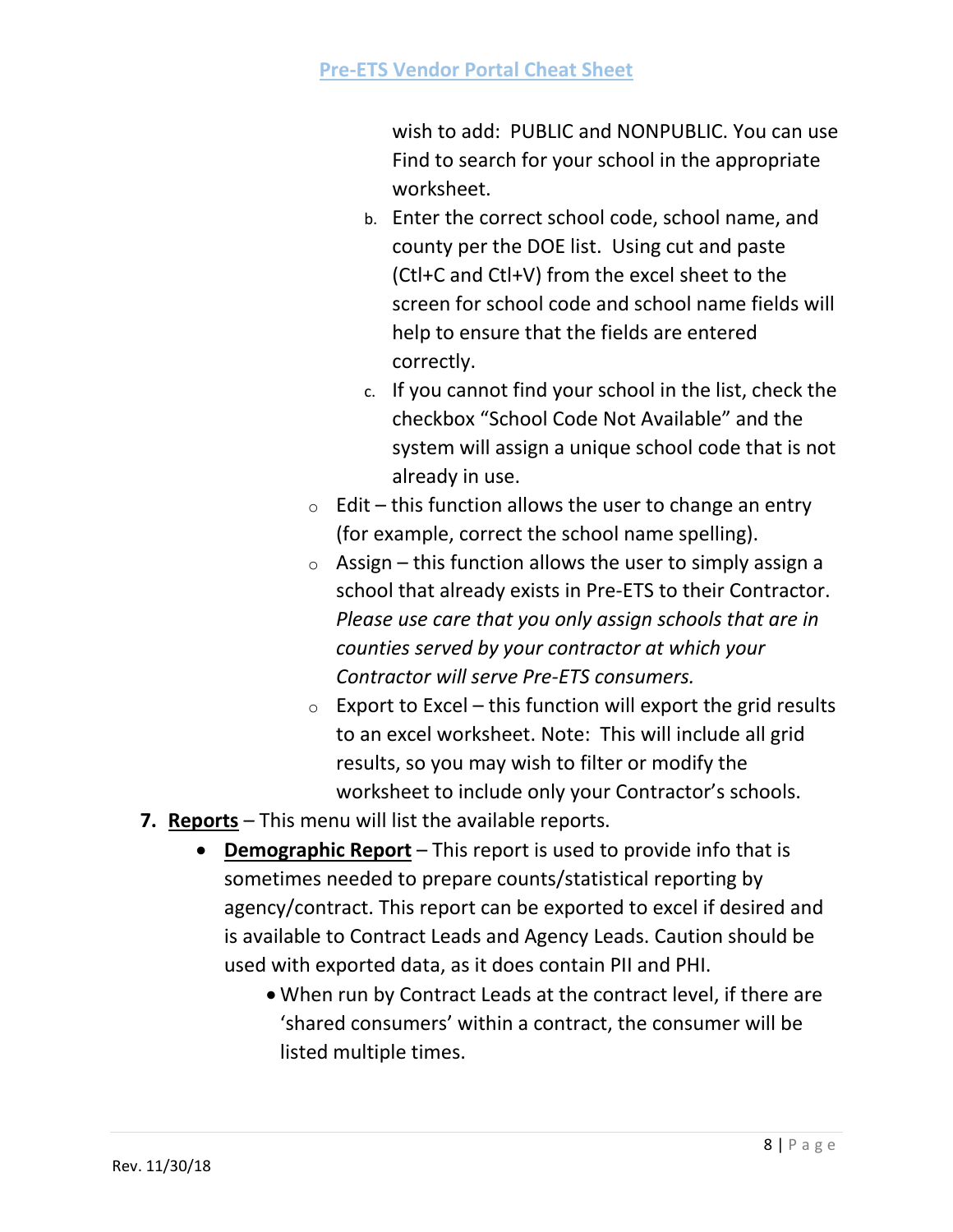- Start and End Date selections includes cases active during the date range. Cases with Intake date after the End Date or Closure (exit) Date prior to the Start Date will not be included. When no dates are specified, all cases will be included for the selected Contractor/Agency/Pre-ETS Consultant.
- **Demographic History Report** This report is used to provide same info as the Demographic report, but will also include cases that were previously served, even if the case has been transferred to another Contractor/Agency.
- **Document History** This report will include a list of all undeleted documents uploaded by the Contractor/Agency for all clients served, even if the client case has been transferred to another Contractor/Agency.
	- **This differs from the Document screen which lists documents** only for a specific client case.
	- View is the only function available (modify and delete are not available from this report).
- **Possible Duplicate Consumer Report** This report is used to list duplicate consumers based on an exact match of first name, last name, DOB, and gender as well as possible duplicate consumers that match on last name, DOB, gender and only the first two characters of the first name. This report can be exported to excel if desired and is available to all users.
- **Service Activity Notes -** This report is used to provide a list of the services with the full service notes included. This report can be exported to excel if desired and is available to all users.
- **Service Session Details for Monthly Billing** This report is used to list Service Categories with Time Spent/Rate/Total Monetary Amount within Service Session, within Contractor for the selected month. Agency and Service Consultant (consultant that provided the services) are also listed.
	- This report can be exported to excel for sorting as desired and is designed to assist with billing reconciliation. It is available to Contract Leads, Agency Leads, and VR Administrative Staff. It is